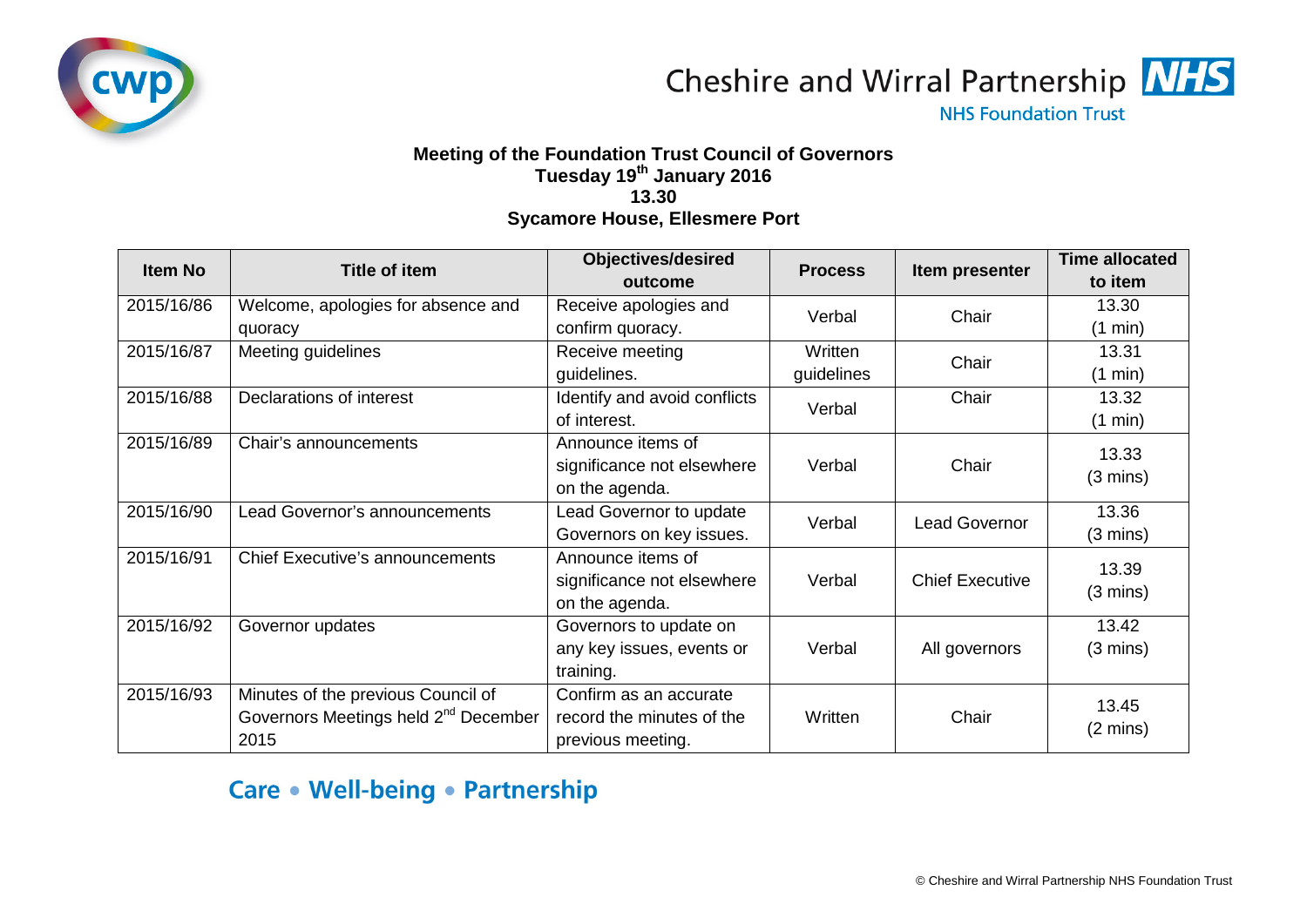| <b>Item No</b> | <b>Title of item</b>                                                                                                                          | <b>Objectives/desired</b>      | <b>Process</b>           | Item presenter       | <b>Time allocated</b> |
|----------------|-----------------------------------------------------------------------------------------------------------------------------------------------|--------------------------------|--------------------------|----------------------|-----------------------|
|                |                                                                                                                                               | outcome                        |                          |                      | to item               |
| 2015/16/94     | Matters arising & action points                                                                                                               | Request and provide            |                          |                      |                       |
|                |                                                                                                                                               | updates in respect of          |                          |                      | 13.47                 |
|                |                                                                                                                                               | ongoing items not              | Written                  | Chair                | $(3 \text{ mins})$    |
|                |                                                                                                                                               | elsewhere on the agenda,       |                          |                      |                       |
|                |                                                                                                                                               | to ensure progress.            |                          |                      |                       |
| 2015/16/95     | Council of Governors 2015/16 Business<br>Cycle                                                                                                | Confirm that agenda items      | Written                  | Chair                |                       |
|                |                                                                                                                                               | provide assurance that the     |                          |                      | 13.50                 |
|                |                                                                                                                                               | <b>Council of Governors is</b> |                          |                      | $(2 \text{ mins})$    |
|                |                                                                                                                                               | undertaking its duties.        |                          |                      |                       |
| 2015/16/96     | <b>Chair's Appointment process</b>                                                                                                            | Update on the chair's          | Written                  | <b>Lead Governor</b> | 13.52                 |
|                |                                                                                                                                               | appointment process            |                          |                      | $(5 \text{ mins})$    |
| 2015/16/97     | Update on changes to the Council of                                                                                                           | Update on changes to the       | Verbal                   | <b>Lead Governor</b> | 13.57                 |
|                | Governors and elections                                                                                                                       | <b>Council of Governors</b>    |                          |                      | $(5 \text{ mins})$    |
| 2015/16/98     | <b>Council of Governors Sub-</b>                                                                                                              | To review and approve the      |                          |                      |                       |
|                | committee/Group minutes/notes                                                                                                                 | final minutes of the           |                          |                      |                       |
|                |                                                                                                                                               | previous sub group             |                          |                      |                       |
|                | Nominations and Remuneration<br>a)                                                                                                            | meetings.                      |                          |                      |                       |
|                | Committee (approved minutes                                                                                                                   |                                |                          |                      |                       |
|                | of meeting of 2 <sup>nd</sup> December<br>2015)                                                                                               |                                |                          | Governor Sub-        |                       |
|                |                                                                                                                                               |                                | Written<br>Minutes/Notes | Committee<br>Chairs  | 14.02                 |
|                | Membership and Development<br>b)<br>sub-committee (draft minutes of<br>meeting of $9th$ December 2015)<br>Scrutiny sub-committee (draft<br>C) |                                |                          |                      | $(5 \text{ mins})$    |
|                |                                                                                                                                               |                                |                          |                      |                       |
|                |                                                                                                                                               |                                |                          |                      |                       |
|                |                                                                                                                                               |                                |                          |                      |                       |
|                | minutes of meeting of 10 <sup>th</sup>                                                                                                        |                                |                          |                      |                       |
|                | December 2015)                                                                                                                                |                                |                          |                      |                       |